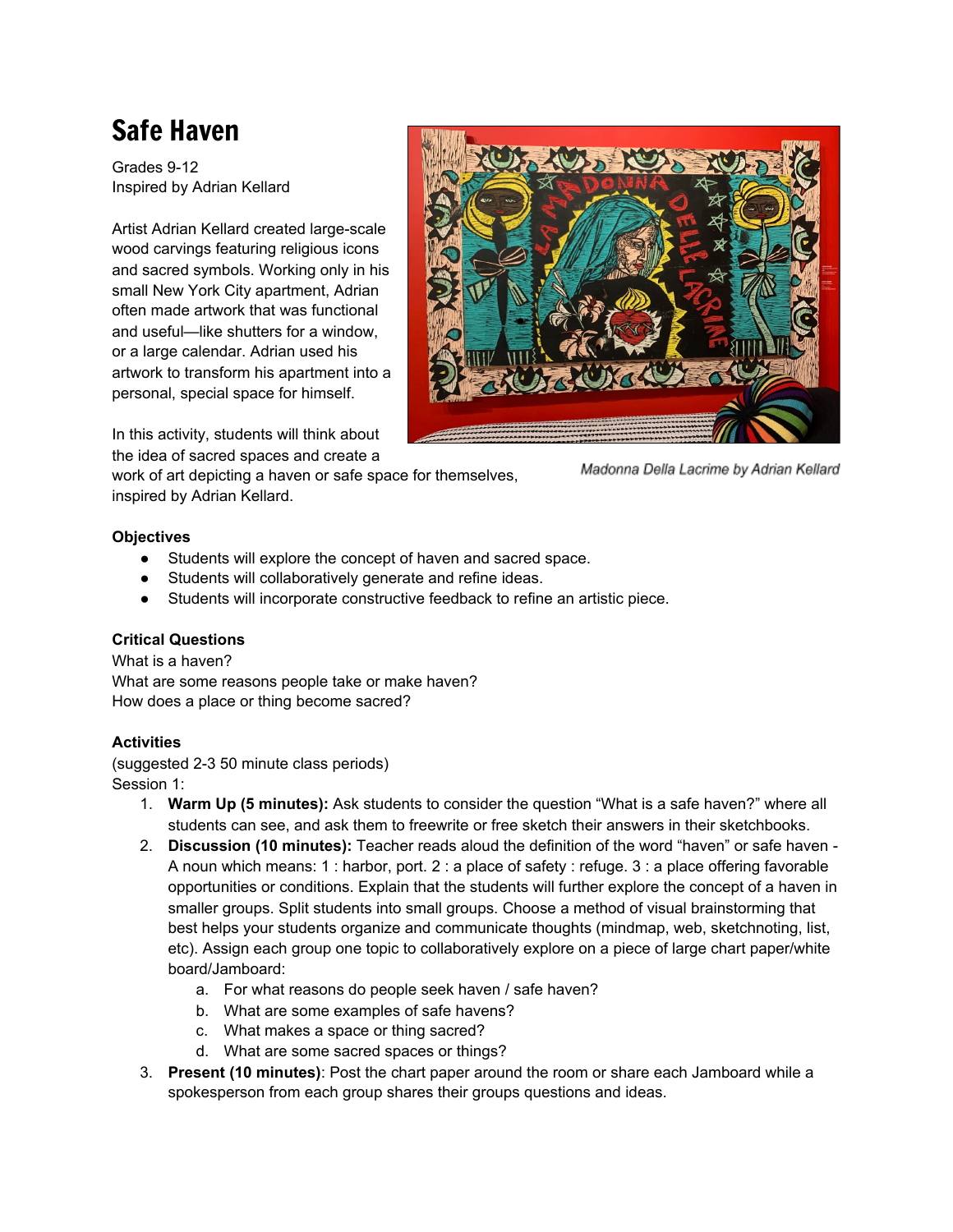4. **Inspire (15 minutes)**: Teacher shares images of Adrian Kellard's work while reading the artists' biography to students. Share this clip of Kellard on an NYC News Segment [regarding](https://www.youtube.com/watch?v=6KRqRJ0YX5Q&feature=youtu.be) [experimental](https://www.youtube.com/watch?v=6KRqRJ0YX5Q&feature=youtu.be) treatment during the AIDS epidemic.

Teachers review and consider using one, both or parts of these scientific explanations of the history of AIDS and HIV, and treatments: part 1 How a Sick Chimp Led to a Global [Pandemic:](https://www.youtube.com/watch?v=izwomieBwG0) The [Rise](https://www.youtube.com/watch?v=izwomieBwG0) of HIV, part 2 Why HIV Isn't a Death [Sentence](https://www.youtube.com/watch?v=U52g6ZlR1W0) Anymore

Guiding questions for discussion:

- Why was Adrian Kellard seeking haven?
- How did he create a sacred space?
- What symbols did the artist use to sanctify his space?
- In your opinion, is this a sacred space? Why or why not?
- What was the artist's process? How does his choice of medium and process add to the meaning of his work?
- 5. **Revise (5 minutes)**: Instruct students to revisit their brainstorming paper from small group time. Students from any group may add any notes or new ideas defining haven and sacred space after learning about Adrian Kellard. Highlight or write new ideas in a different color to note that they came after artist research.

Session 2

- 6. **Share (10-15 minutes)** the artwork prompt with students: *Where do you seek and find haven?* Students review their warm ups from previous class, and use them as a springboard to create three ideas and accompanying thumbnail sketches for their Haven project.
- 7. **Present (10 minutes)**: In small groups, students will each present their ideas and sketches to get feedback from classmates and choose a composition / concept to explore in a final piece. Guiding questions for small group critique
	- Which composition is most successful and why?
	- Which concept is most successful and why?
	- What pieces of the artist's sketches and concepts should continue on into the final piece?
	- What medium will communicate this message the best?
- 8. **Revise & Explore (20 minutes):** Students will spend studio time researching images or information to inform their final piece, and testing mediums as necessary. For more information about works at the AVAM visit AVAM.org or, students can access digital materials here:
	- a. Virtual Tour of "The Science and Mystery of Sleep" [Exhibition](https://www.youtube.com/watch?v=HbZaPcyLx9o) at AVAM by Curator Rebecca [Hoffberger](https://www.youtube.com/watch?v=HbZaPcyLx9o)
	- b. Virtual tours for The Secret Life of Earth: Alive! Awake! (and [Possibly](https://www.youtube.com/watch?v=Y_GFQ2V_4SU&t=2701s) Really Angry!)
	- c. In depth review of Adrain Kellard's works at the AVAM with friend and former [roommate](https://www.youtube.com/watch?v=Y_GFQ2V_4SU&t=2701s) Regina [DeLuise](https://www.youtube.com/watch?v=Y_GFQ2V_4SU&t=2701s)
	- d. Still images of [Adrian's](https://drive.google.com/drive/folders/1_2WWOxUmSsu5HqF7ec96i-Qkh9FEChWC) work here

# Session 3

- 9. **Create:** Students spend the class in studio mode creating final work.
- 10. **Present and Assess:** Once students are finished with their artwork, engage in small group or one large class critique using the guiding questions:
	- a. What is the haven or safe space depicted here?
	- b. Did the artist successfully communicate that someone could find safety, calm, or refuge here? How?
	- c. What might someone taking haven here be escaping from?